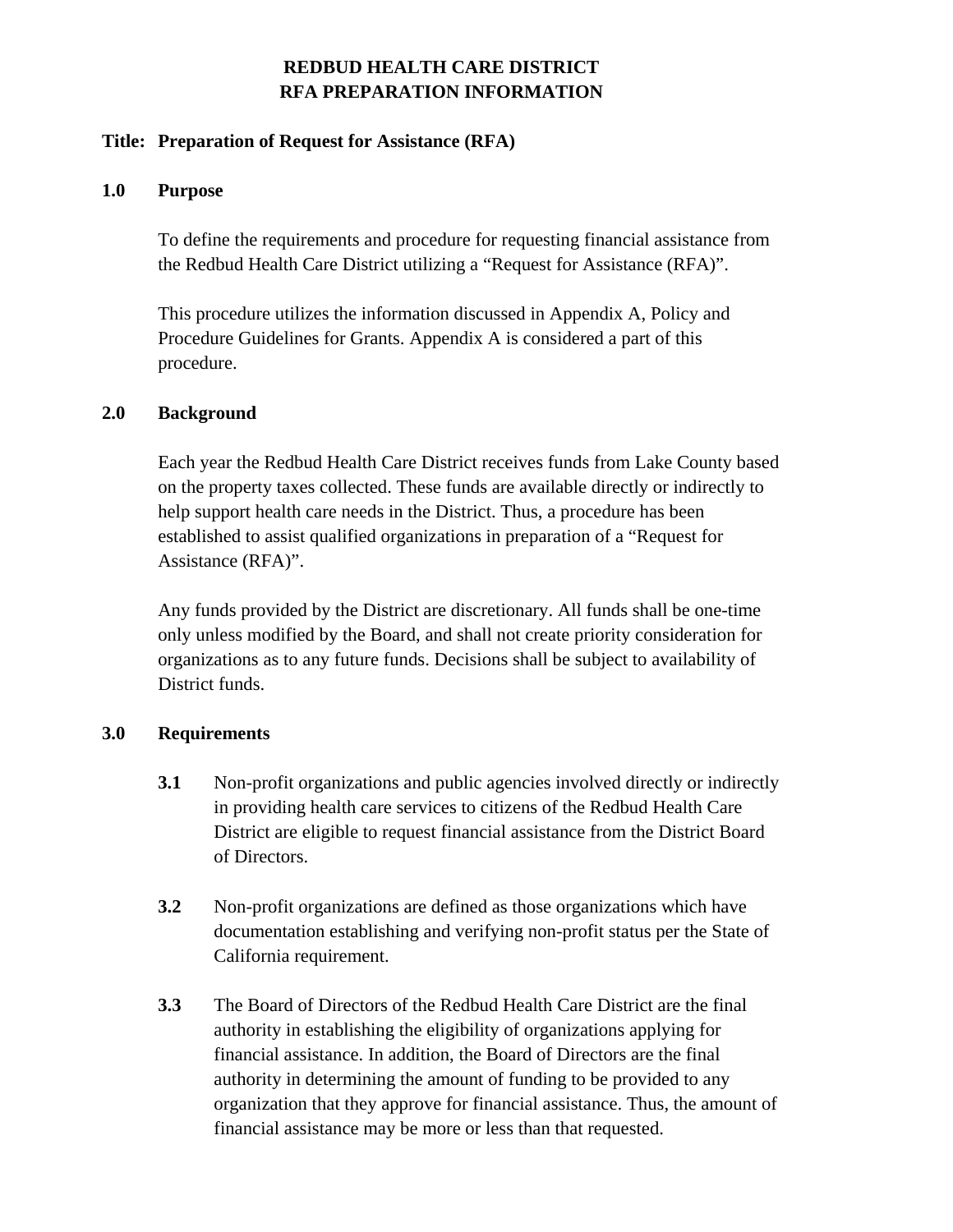# **4.0 Procedure**

- **4.1** Organizations applying for financial assistance must prepare a "Request for Assistance (RFA)" per the "Instructions for Preparation of an RFA" as shown in Figures 1 and 2.
- **4.2** Upon receipt of a "Request for Assistance (RFA)", a number will be assigned to the RFA. The assigned number will then be entered on a "RHCD-RFA/Funding History for FY\_\_\_\_\_ "form along with other information from the RFA as shown in Figure 3. The number assigned to the RFA will be RFA, plus the last two digits of the year, plus a four digit number. For instance, the first RFA received in 2013 will be numbered  $RFA - 13 - 0001$ , the second will be numbered  $RFA - 13 - 0002$ , etc.
- **4.3** RFA's will be reviewed by the Board of Directors for qualification, completeness and thoroughness of the RFA requirements. If additional information is required, the organization requesting the financial assistance will be contacted.
- **4.4** After review the Board of Directors will either approve, disapprove or file the RFA for future consideration at a regular or special meeting.
- **4.5** The organization requesting the financial assistance will be notified of the Board of Directors' decision in writing. If the RFA is approved, the notification letter will state the RFA identification number, amount authorized and the funding period.
- **4.6** For all approved RFA's, a Grant Agreement, Figure 4, shall be executed between the District and the requesting organization before funding will be provided.

# **5.0 Reports**

- **5.1** An organization receiving financial assistance from the Redbud Health Care District must submit to the Board of Directors in writing one or more reports summarizing the use of the funds.
- **5.2** Figure 5 lists the information that each report shall normally contain. However, the Board of Directors retains the right to request more or less information.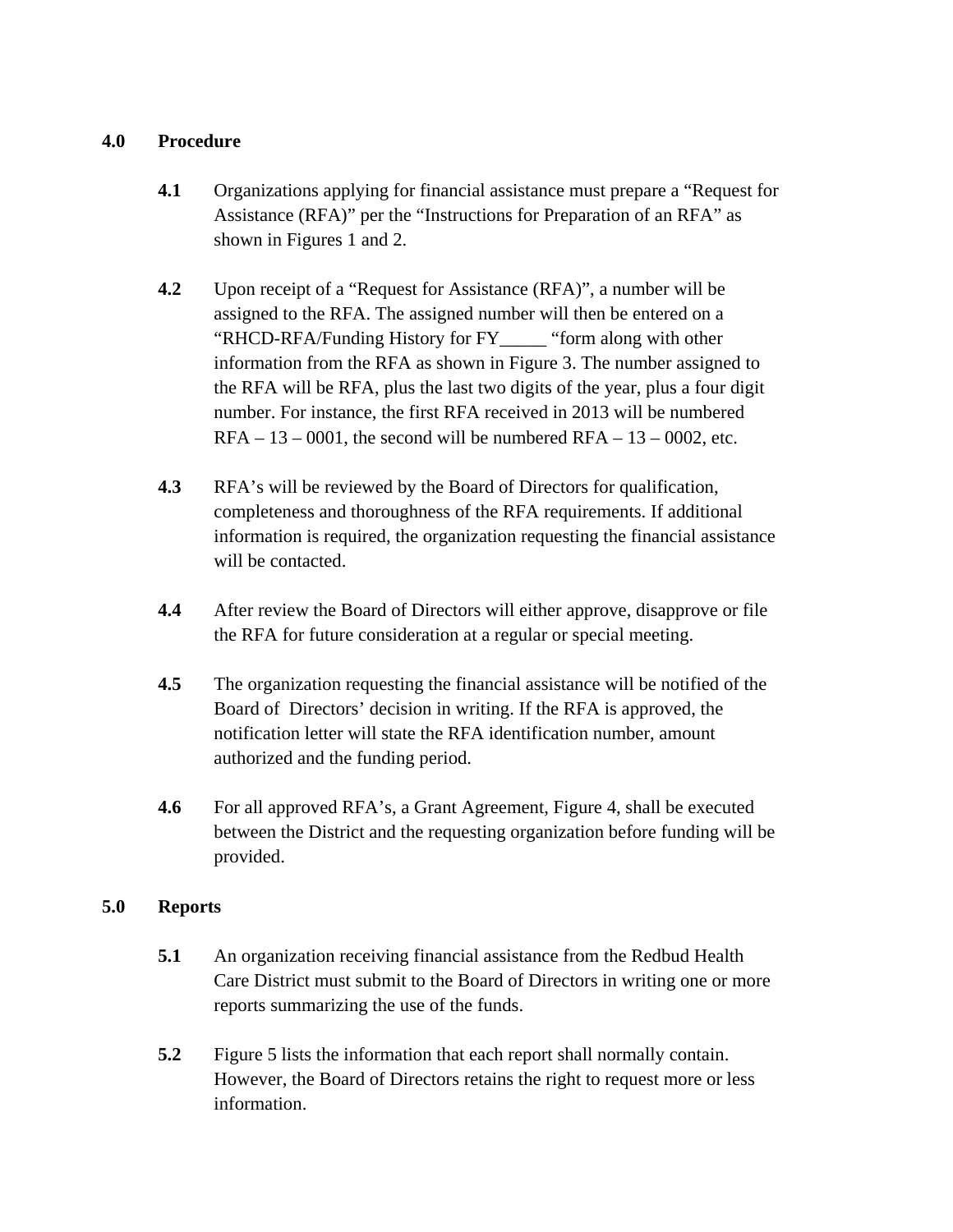- **5.3** As a minimum, a year end report and a final report (if different than the year end report) shall be submitted to the Board of Directors.
- **5.4** The Board of Directors may also require interim reports during the year depending upon the amount of funds approved and /or complexity of the intended use.
- **5.5** The number and due dates of the reports, as determined by the Board of Directors, will be included in the Grant Agreement.

**Approved by \_\_\_\_\_\_\_\_\_\_\_\_\_\_\_\_\_\_\_\_\_\_\_\_\_\_\_\_\_\_\_\_\_\_\_** 

 **President, Board of Directors** 

**Date \_\_\_\_\_\_\_\_\_\_\_\_\_\_\_\_\_\_\_\_\_\_\_**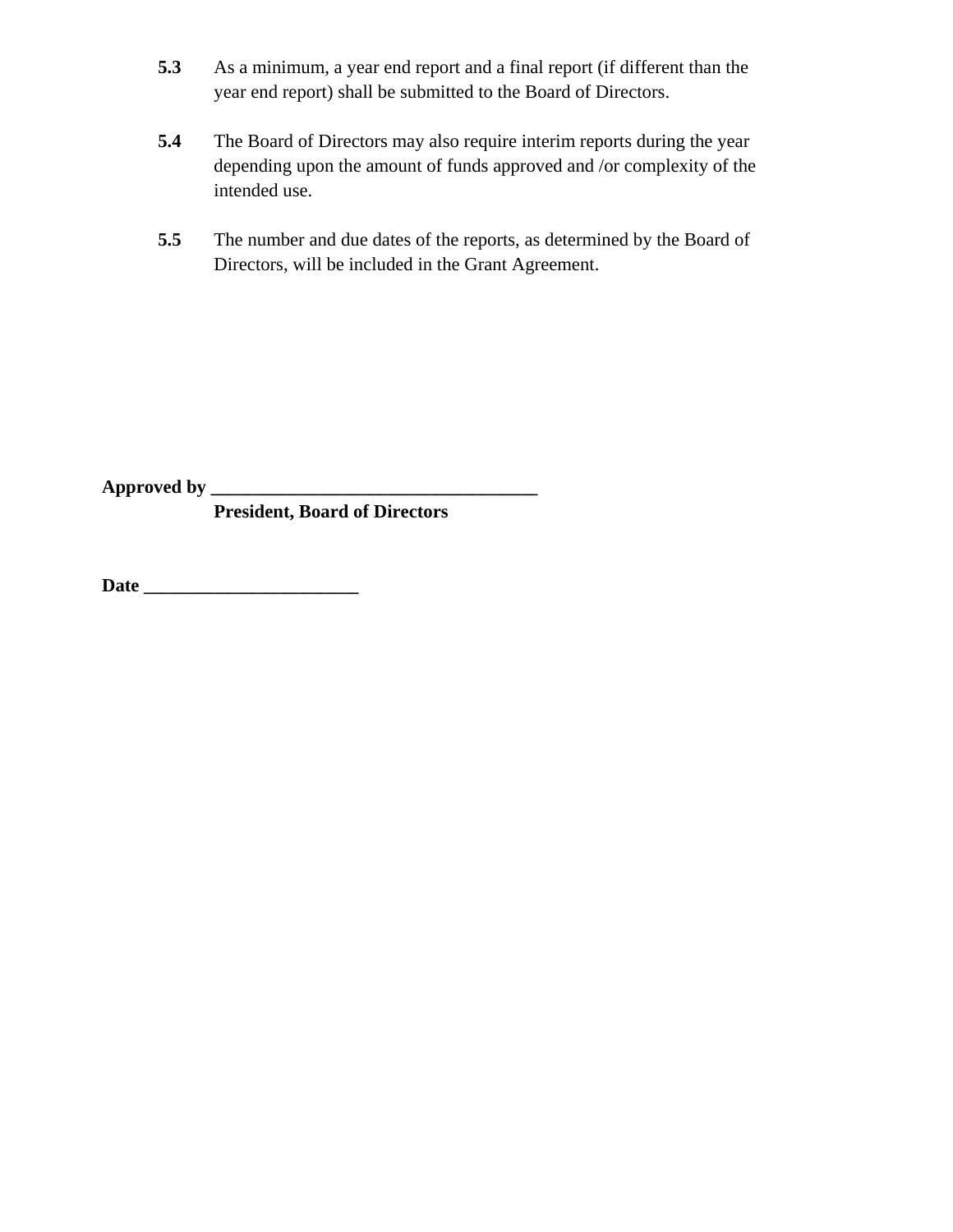|    | <b>Figure 1</b>                                                                                                                            | $RFA -$                                                                    |  |
|----|--------------------------------------------------------------------------------------------------------------------------------------------|----------------------------------------------------------------------------|--|
|    |                                                                                                                                            | Date Recv'd                                                                |  |
|    | <b>REDBUD HEALTH CARE DISTRICT</b><br><b>REQUEST FOR ASSISTANCE (RFA)</b><br>(Please Type or Print All Information)                        |                                                                            |  |
|    |                                                                                                                                            |                                                                            |  |
|    |                                                                                                                                            |                                                                            |  |
|    |                                                                                                                                            |                                                                            |  |
|    |                                                                                                                                            |                                                                            |  |
|    |                                                                                                                                            |                                                                            |  |
|    |                                                                                                                                            |                                                                            |  |
|    |                                                                                                                                            |                                                                            |  |
|    | 4. Individual Accountable For Funds:                                                                                                       |                                                                            |  |
|    |                                                                                                                                            |                                                                            |  |
|    | 5. Amount Requested (\$) ________________                                                                                                  | <b>Grant Period</b>                                                        |  |
|    | 6. Background And Basic Information Regarding Organization<br>(Use additional pages, as necessary, to fully describe information required) |                                                                            |  |
| 7. | <b>Justification</b><br>(Use additional pages, as necessary, to fully describe information required)                                       |                                                                            |  |
|    | <b>Intended Use Of Funds In Detail</b><br>а.                                                                                               |                                                                            |  |
|    | <b>Within Redbud Health Care District</b>                                                                                                  | b. How Intended Use Of Funds Will Further Delivery Of Health Care Services |  |

**7.3 Detailed Basis For Funds Requested**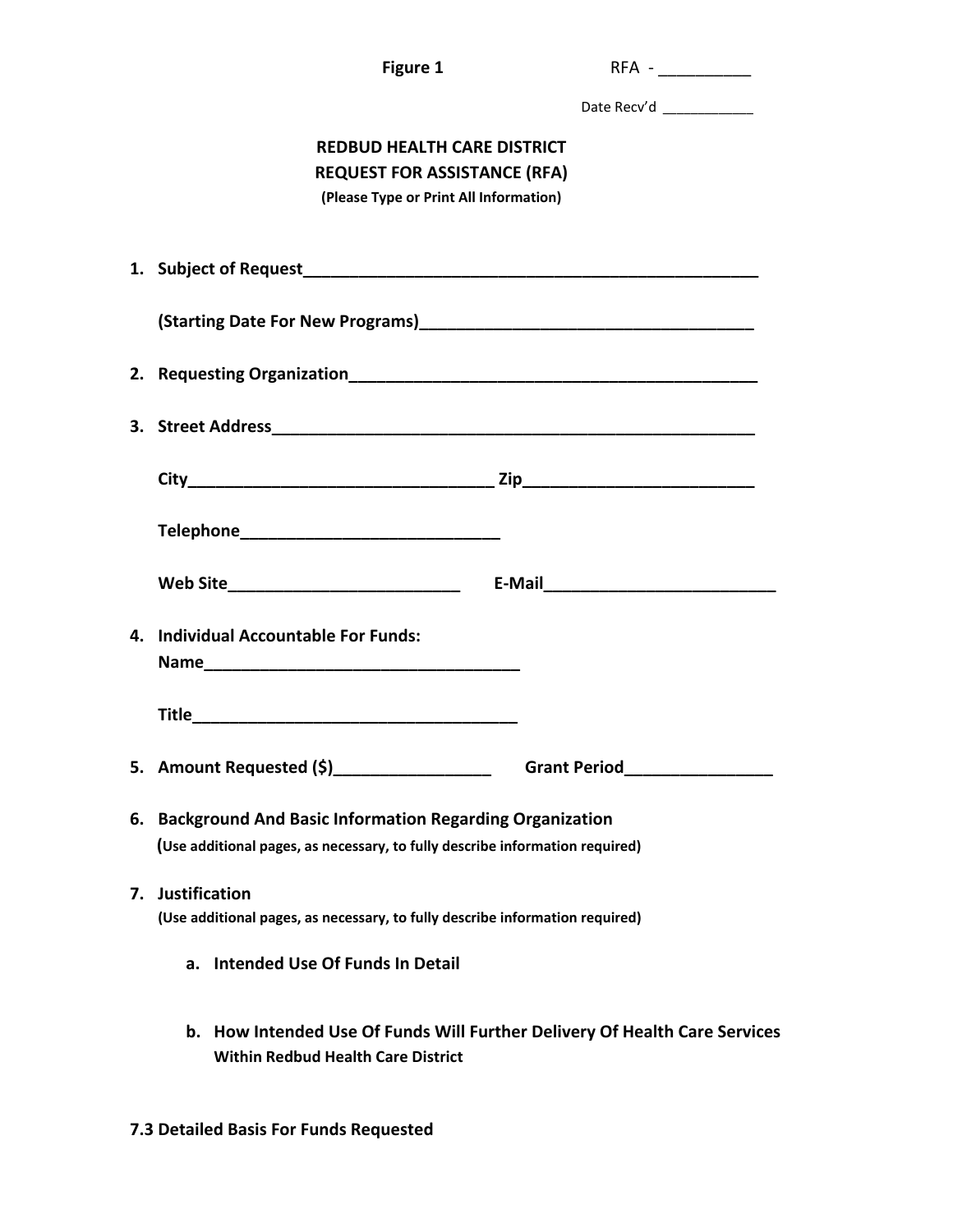#### **Figure 2**

# **REDBUD HEALTH CARE DISTRICT INSTRUCTIONS FOR PREPARATION OF AN RFA**

#### **General**

Non‐profit health care organizations and public agencies involved directly or indirectly in providing health care services to citizens of the Redbud Health Care District are eligible to request financial assistance from the Board of Directors of the Redbud Health Care District.

Organizations applying for financial assistance must complete the attached "Request for Assistance (RFA)" and submit it to the Board of Directors of the Redbud Health Care District for action.

The Board of Directors of the Redbud Health Care District are the final authority in establishing the eligibility of organizations applying for financial assistance. In addition, the Board of Directors are the final authority in determining the amount of funding to be provided to any organizations that they approve for financial assistance. Thus, the amount of financial assistance may be more or less than that requested.

Any funds provided by the District are discretionary. All funds approved shall be one‐time only, and shall not create priority consideration for organizations as to any future funds. Decisions shall be subject to availability of District funds.

The organization requesting financial assistance will be notified by the Board of Directors in writing as to disposition of the RFA. If the RFA is approved, the notification letter will state the RFA Identification Number, Amount Authorized and the Funding Period.

For all approved RFAs, a Grant Agreement, sample attached, shall be executed between the District and the requesting organization before funding will be provided.

An organization receiving financial assistance from the Redbud Health Care District, must submit to the Board of Directors in writing one or more reports summarizing the use of the funds. Attached is a list of the information that each report shall normally contain. However, the Board of Directors retains the right to request more or less information. As a minimum, a year end report and a final report (if different than the year end report) shall be submitted to the District Board of Directors. The Board of Directors may also require interim reports during the year depending upon the amount of funds approved and/or the complexity of the intended use. The number and due dates of reports, as determined by the Board of Directors, will be included in the Grant Agreement.

If further information is required in completing the RFA, contact the Board of Directors, and/or refer to Redbud Health Care District Procedure RHCD ‐ OP ‐ 0001, Preparation of Request for Assistance (RFA), available from the Board of Directors.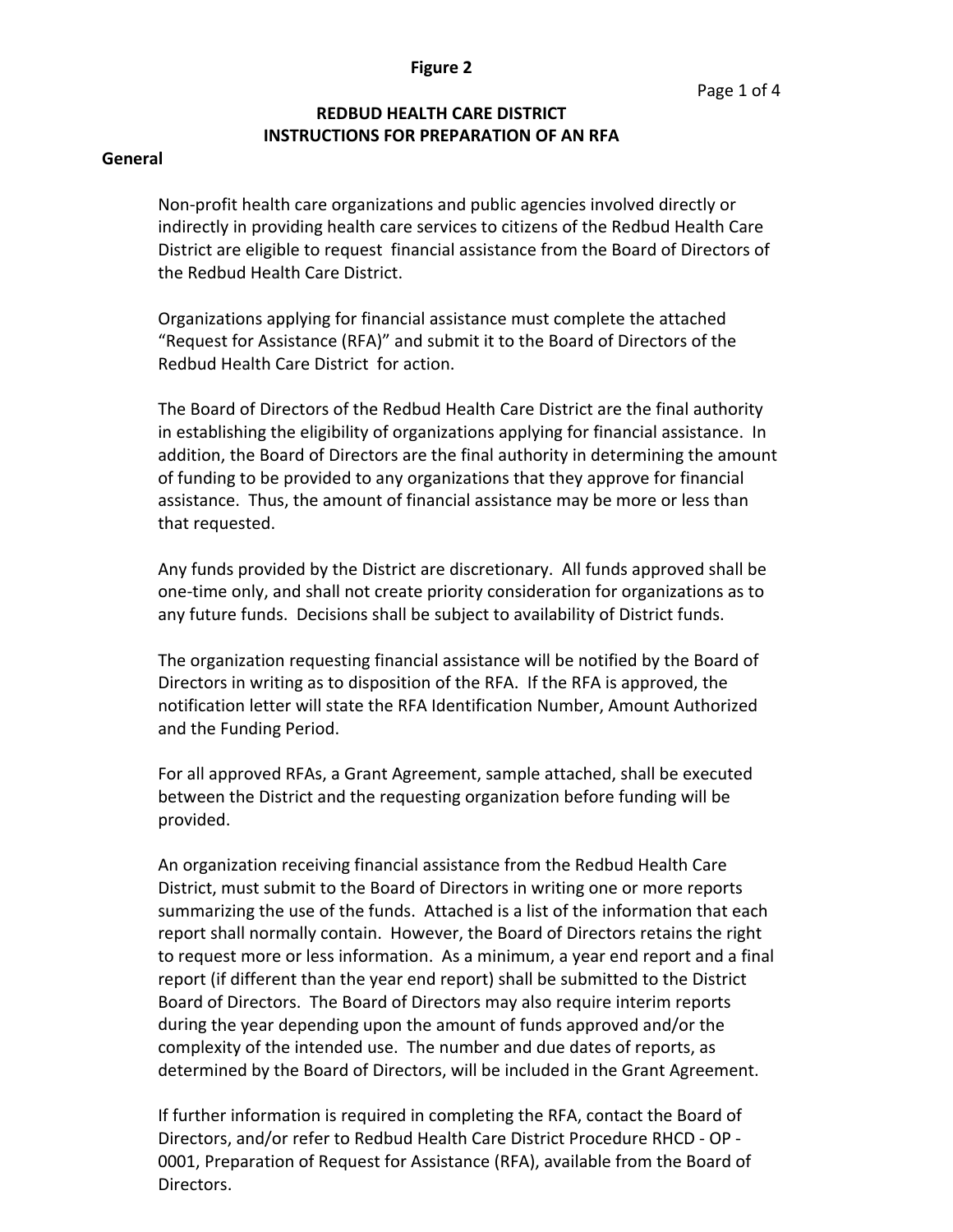### **Section 1.**

The general subject or title of the request is to be entered in this Section.

### **Sections 2. and 3.**

Information regarding the name of the organization, address and telephone number is to be entered in these Sections.

#### **Section 4.**

The name and title of the individual in the organization who will be held accountable for the requested funds must be identified. This will be the person that the Board of Directors will contact regarding all aspects of the RFA.

### **Section 5.**

The amount of financial assistance being requested is to be entered in this Section. Careful consideration should be given to the amount requested since it must be justified in detail as discussed below in Section 7.

### **Section 6.**

A brief description of the organization requesting funds must be provided. This includes a list of the organization's directors and officers and an organization chart showing all affiliates and the internal management structure of the organization. For this purpose, "affiliates" includes (a) a corporation that directly (or indirectly through one or more intermediaries) controls, is controlled by or is under common control with the requesting organization (such as a subsidiary, parent or sister corporation) and (b) any partnership in which the requesting organization or any affiliate of the requesting organization, is a general partner.

In addition, a list of all affiliations with for‐profit entities, if any, must be identified. For this purpose, "affiliation" means an association or working relationship between the requesting organization and a for‐profit entity for the provision of services by, for or on behalf of the requesting organization. An affiliation shall not include donations and other voluntary contributions (monetary or in‐kind) to the requesting organization, or the provision of routine support services, such as utilities, purchase of routine supplies, banking or financial services by commercial banks or lenders, accounting or legal services, or commercial leases of space or equipment.

Also to be included, is documentation that establishes and verifies the non‐profit status of the requesting organization.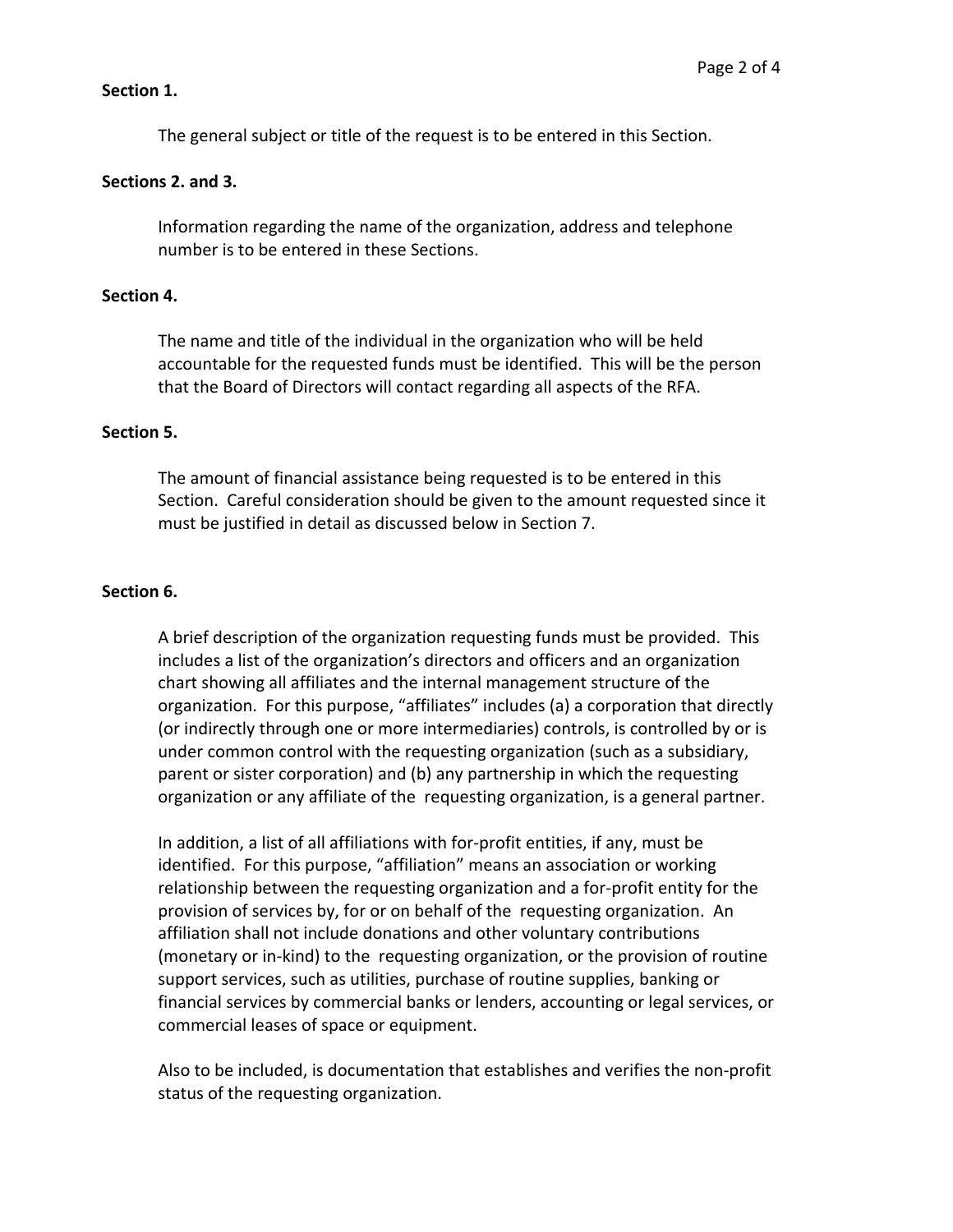### **Section 7.**

This Section must be completed in sufficient detail to allow the Board of Directors to determine the qualification and needs of the organization as compared to other requestors.

Note: Sections 6. and 7. may be replaced by a "Proposal" submitted by an organization, provided the "Proposal" includes the information requested in these Sections. In this case, Sections 1. through 5. of the RFA must be completed and the "Proposal" attached as Sections 6. and 7.

### **Section 7.1.**

The Board of Directors must understand the specific needs of the organization requesting financial assistance, and, that the request is health care related. Therefore, the intended use of the funds must be described in detail and fully justified in this Section. Where information is lacking, the Board of Directors may request additional information to properly evaluate the RFA.

In this Section, the requesting organization shall provide a description of the program proposed, including the proposed funding period, and the goals and objectives during the funding period.

#### **Section 7.2.**

It is important that the intended use of the requested funds helps to further and improve the delivery of health care services within the Redbud Health Care District. Thus, the organization requesting financial assistance must indicate how this will be the case if funds are provided for the requested assistance, i.e., how will members of the Redbud Health Care District benefit from the expenditure of funds.

#### **Section 7.3.**

The amount of funds requested in Section 5. must be justified in detail. Thus, it will be necessary to define the basis for all funds requested. The basis can be such things as cost estimates, previous cost experience, the budget of operational and capital costs for the program for the year preceding (if applicable) and during the funding period or any other means of justifying the expenditures expected for the intended use. Also, the specific use of the funds (capital or operational) and the requested timetable for payment and use of the funds shall be included.

In the event the requesting organization anticipates any changes or events in the program during the funding period, these should be noted, e.g., potential funds from other sources that would negate the need for District funds, etc.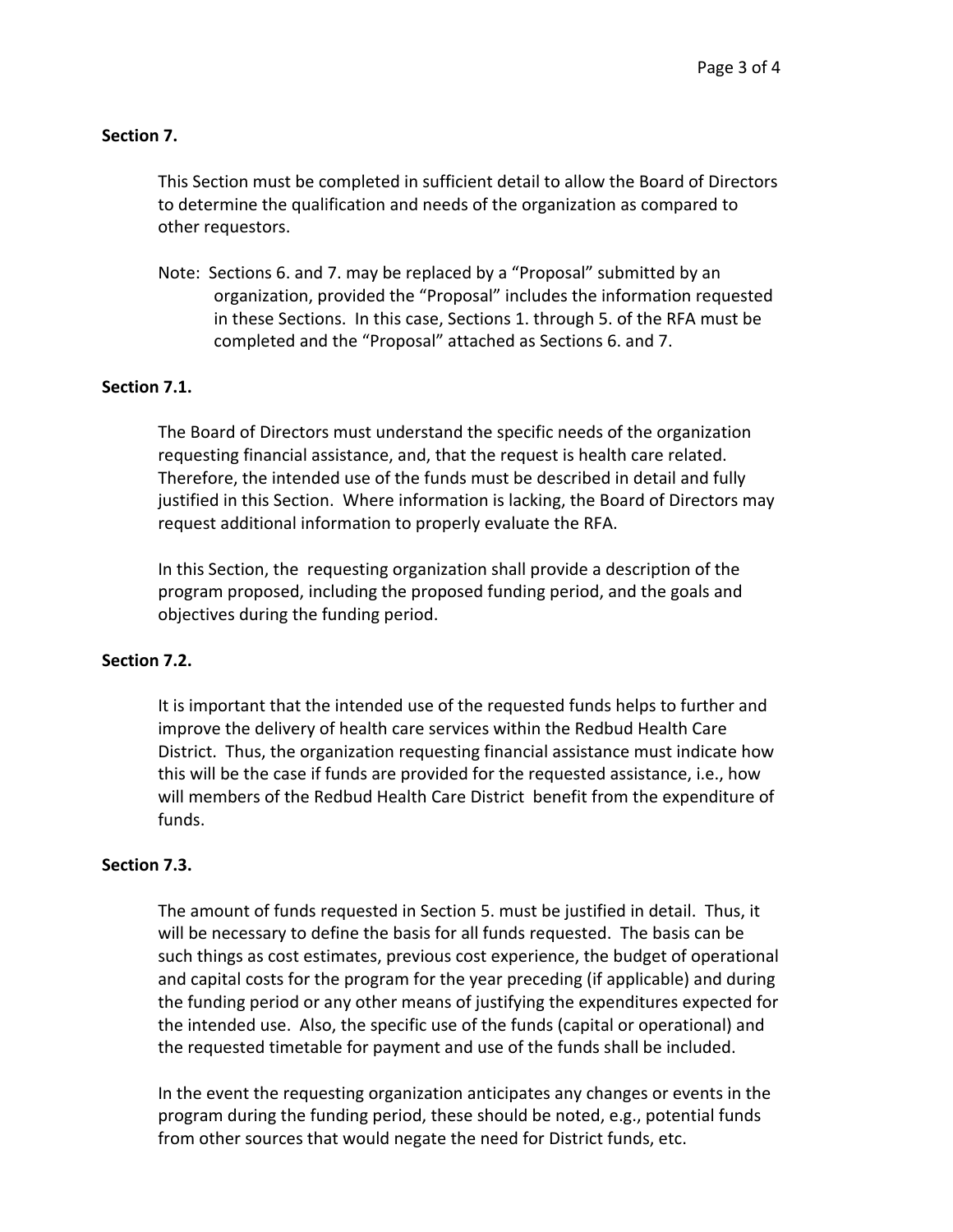# **Completed RFA**

Send the completed RFA to:

Board of Directors Redbud Health Care District P.O. Box 4667 Clearlake, CA 94522

Telephone: 707‐995‐1716 Fax: 707‐995‐1754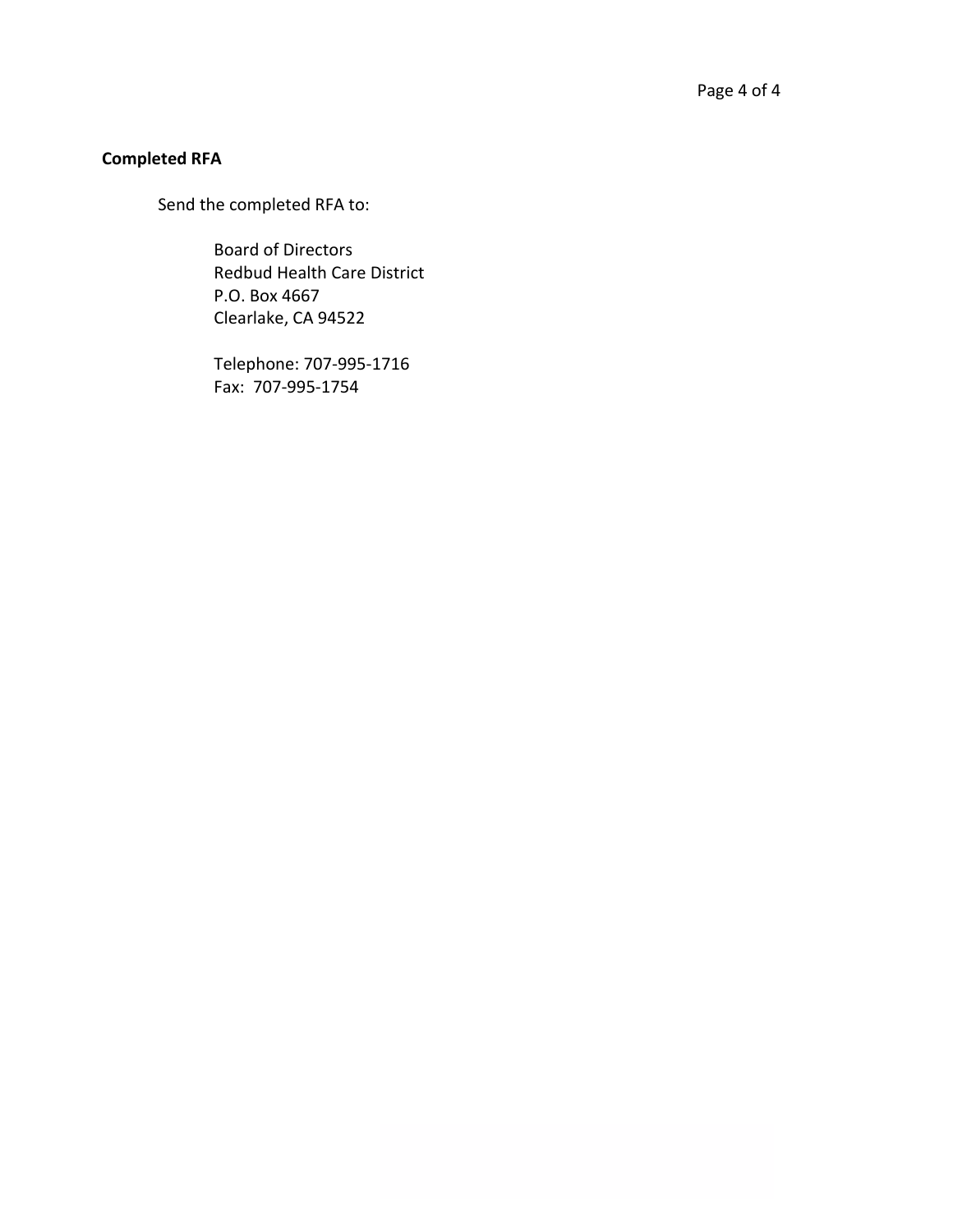${\bf Figure~3} \label{eq:1}$  RHCD - RFA/FUNDING HISTORY for FY .

J

E THE RESERVED ON THE RESERVED ON THE RESERVED ON THE RESERVED ON THE RESERVED ON THE RESERVED ON THE RESERVED ON THE RESERVED ON THE RESERVED ON THE RESERVED ON THE RESERVED ON THE RESERVED ON THE RESERVED ON THE RESERVED ᅙ Date Req (\$) App (\$) Organization RFA No. | Date Recy'd Total

Date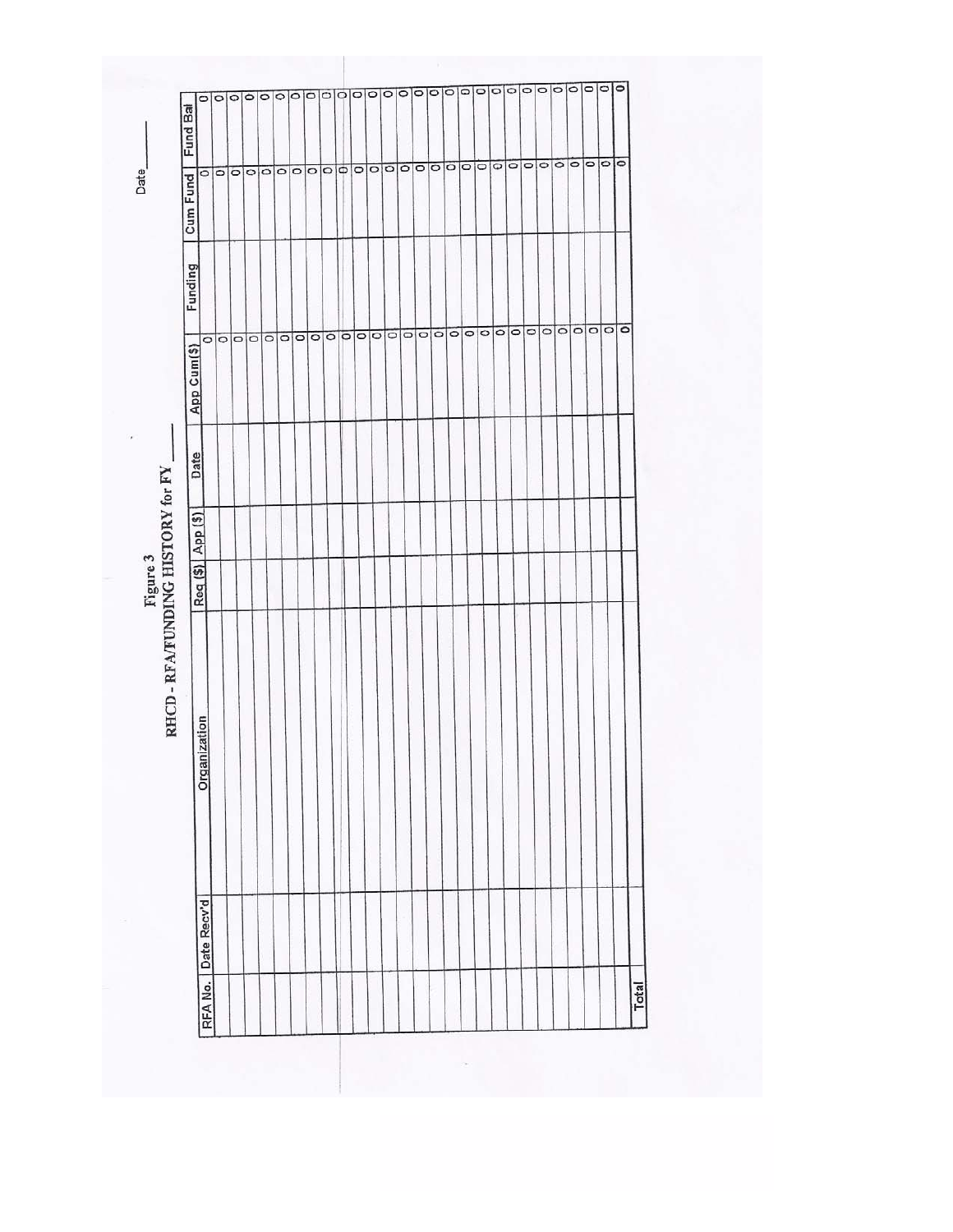### **GRANT AGREEMENT for RFA xx‐xxxx**

This GRANT AGREEMENT ("Agreement") is entered into as of  $19$ by and between REDBUD HEALTH CARE DISTRICT, a California local health care district (''District'') and \_\_\_\_\_\_\_\_\_\_\_\_\_\_\_\_\_\_\_\_\_\_\_\_\_\_\_\_\_\_\_\_\_\_\_\_\_\_\_\_ ("Grantee").

### **RECITALS**

A The District is organized under the Local Health Care District Law (Health and Safety Code 32000, et seq.) and, as one of its purposes, operates to promote the provision

of health care in the community for the benefit of the District residents.

B. The Local Health Care District Law authorizes health care districts to support community health care programs, including providing assistance or making grants to nonprofit provider groups and clinics in the community, when such support or grants are directly or indirectly necessary for the provision of adequate health services in the district.

## C. The Grantee is **[describe the nonprofit Grantee, including type of legal entity ( corporation/partnership, etc., and brief description of Grantee's program (the Program)].**

D. The Grantee has submitted a Request for Assistance to the District (the "Request for Assistance") requesting funding for the Program (RF A ‐ No.).

E. The District Board has determined that the provision of grant funds for the Program is necessary for the continuation of adequate health care *services* in the District, and has approved a \_\_\_\_\_\_\_\_\_\_\_\_\_\_\_\_ (\$\_\_\_\_\_\_\_\_) grant to the Grantee for the Program (the "Grant" and "Grant Funds").

**NOW, THEREFORE,** the parties agree as follows:

- 1. **The Grant:** The basic terms of the Grant are as follows:
	- A. Grantee
	- B. Amount
	- C. Date Authorized
	- D. Grant Period: Fiscal Year \_\_\_\_\_\_\_\_\_. Unexpended funds may be used for continuation of the Program in fiscal year
	- E. Payment Schedule
	- F. Grant Purpose: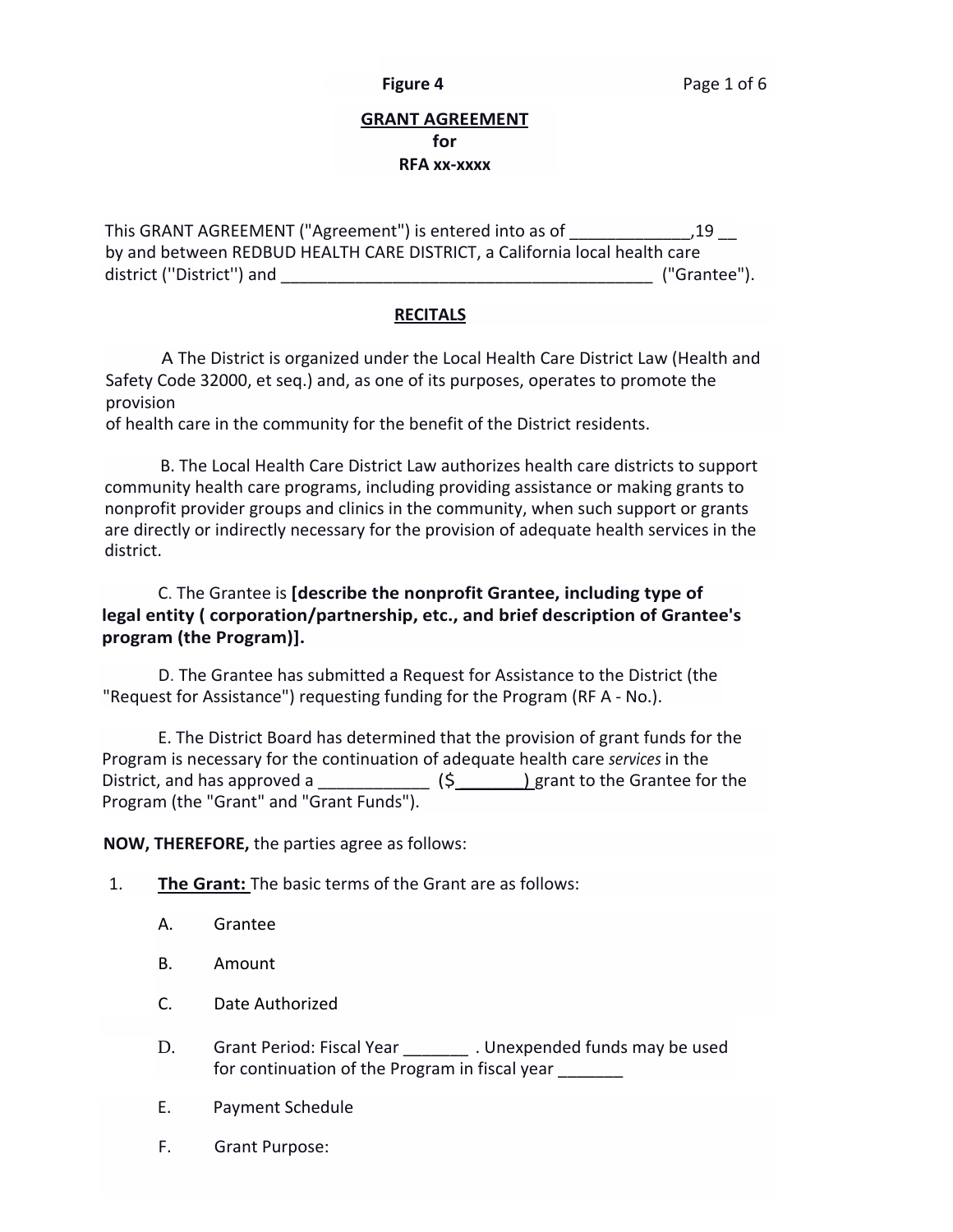# 2. **Use of Grant Funds.**

A. Grant Funds shall be used during the Grant Period for the operational costs of providing the **[name of program],** as described in the Request for Assistance (attached hereto as Exhibit A) to the extent approved by the District and in accordance with the amount of the Grant.

B. No Grant Funds shall be used in any way (i) for any other program or purpose by the Grantee or any capital improvements or other capital expenditures for the Program or the Grantee; (ii) to influence legislative or administrative decisions of any governmental body or for any political campaign; or (iii) in violation of any law or regulation applicable to the Program or the Grantee.

3. **Basic Grant Conditions**. At all times during the Grant Period, the Grantee shall:

A. Maintain the Program in the manner described in the Request for Assistance and as agreed herein.

B. Maintain its nonprofit, tax-exempt status.

C. Maintain all required licenses, permits and approvals required for the Program.

D. On request of the District, provide copies of its basic corporate operating documents (such as annual independent audit, IRS Form 990 and any applicable licenses) for the fiscal years during the Grant Period.

E. Comply with all laws, regulations and other governmental orders Applicable to the Grantee and the Program with respect to discrimination in employment practices and the provision of services by the Grantee.

4. **Special Grant Conditions.** Grantee shall submit written reports to the District on the use of the Grant Funds and the Program.

- A.. The reports shall include the following:
	- 1. The use of the Grant Funds, with documentation: of the expenditure of Grant Funds for the Program.
	- 2. Pertinent data regarding the Program, including:
		- (i) progress in achieving the objectives of the Program as set forth on page \_\_\_\_\_ of the Request for Assistance; and
		- (ii) attainment of the goals set forth in the timetable for the use of the Grant Funds, as set forth on page of the Request for Assistance.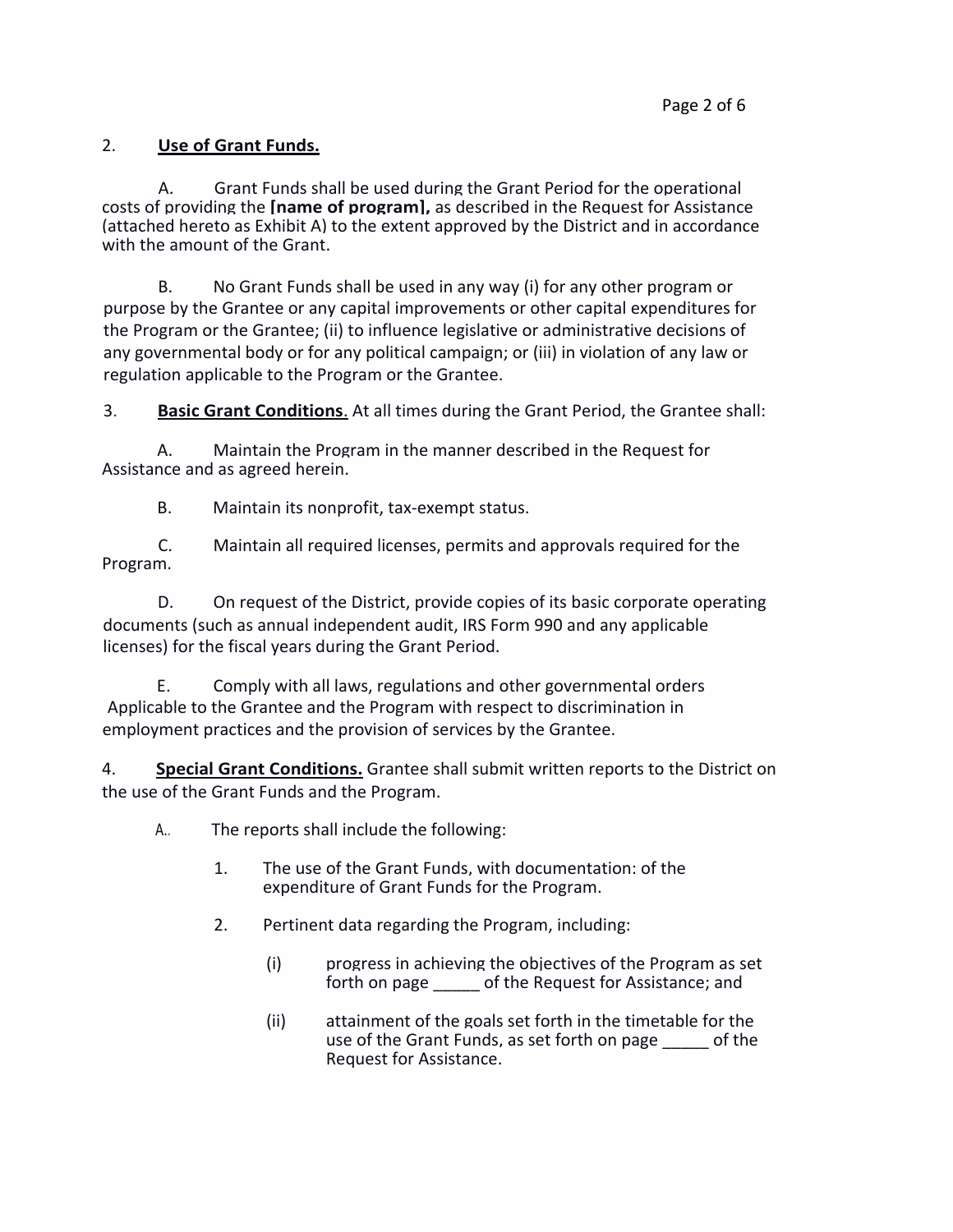- 3. The status of the Program, including:
	- (i) the financial performance of the Program; and
	- (ii) the availability of public and private funding or other assistance for the long‐term viability ofthe Program; and
	- (iii) the intended use of remaining funds, if any.
- 4. A certification from the Executive Director of the Grantee certifying the compliance of the Grantee during the reporting period with the Basic Grant Conditions set forth in Section 3 (Basic Grant Conditions) and with the terms of the Agreement.
- B. Grantee shall provide interim reports on the items set forth in Section 4 above.

# **[insert due dates, if required]**

C. In addition, Grantee shall make an annual report to the District not later than **[insert date]** and a final report (if different than the annual report) on the items set forth in Section 4.A above.

5. **Limit of Commitment**. Unless otherwise approved by the District Board, this Grant shall be a one‐time grant by the District, and is non‐renewable. Nothing in this Agreement shall preclude Grantee from making application to the District for any future grant funds that may be available from the District, provided, however, that the Grantee will not be given priority or entitled to special consideration by the District due to this Grant.

6. **Independent Status.** This Agreement is made by the District and the Grantee solely as a funding arrangement, and is not intended, or shall it be construed, to create a relationship of agent, servant, employee, partnership, joint venture or association as between the parties. This District shall not exercise control in any manner over the provision of services or care by the Grantee and shall not be considered a provider of services through this Agreement. Grantee shall bear full responsibility for the quality and delivery of its services and the performance of its personnel. All personnel performing services for the Grantee, whether or not compensated in whole or in part with any portion of the Grant Funds, shall be for all purposes employees and contractors solely of Grantee and not of the District.

### 7. **Insurance and Indemnification**

A. **Insurance.** During the Grant Period, Grantee shall maintain at its expense programs of insurance covering its operations. Upon request by the District, Grantee shall provide the District evidence of such insurance cove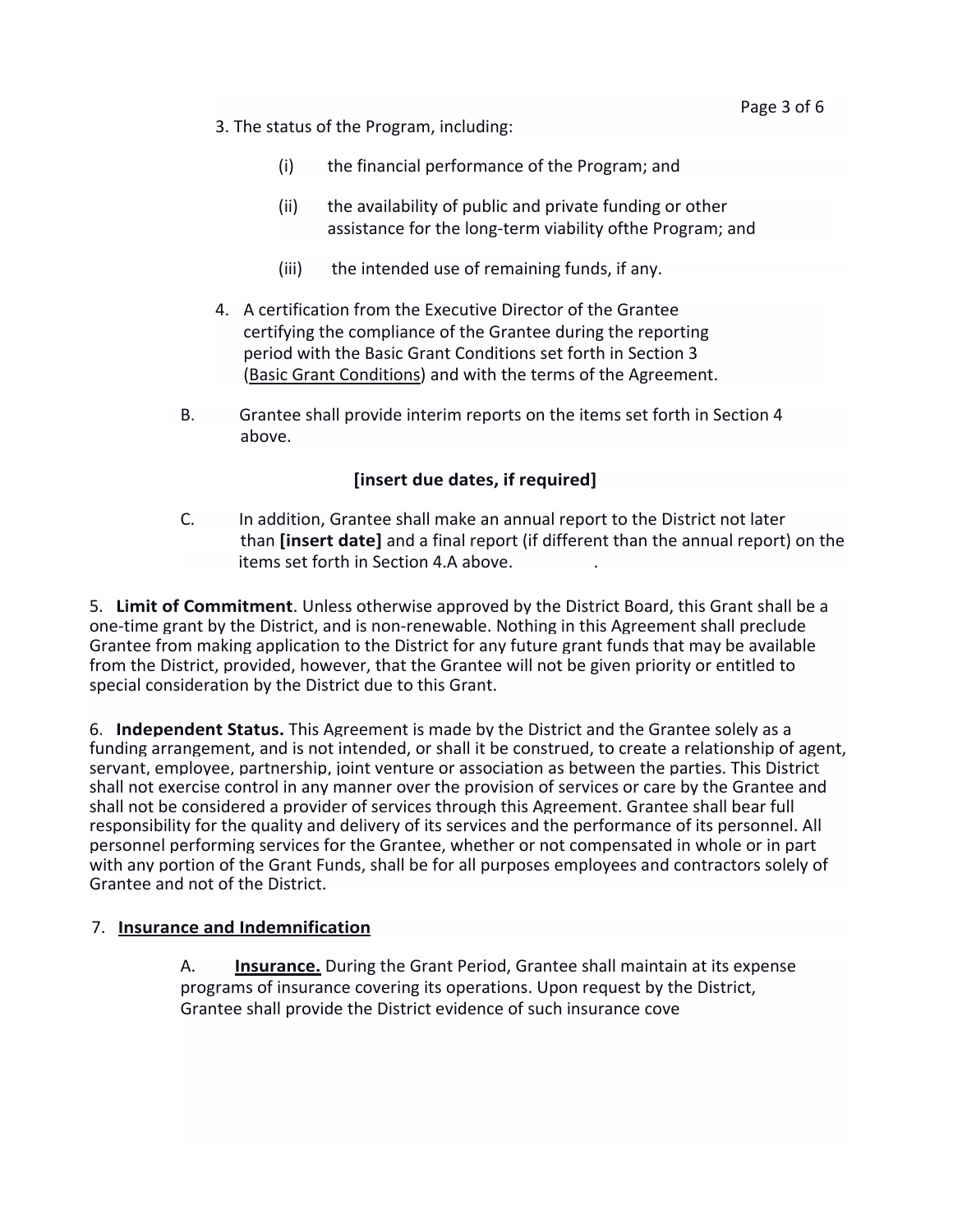B. **Indemnification.** Grantee shall indemnify, defend and hold harmless the District, its Board members, agents and officers from and against any liability, claims or expense (including attorneys' fees) of any nature whatsoever arising from or connected with Grantee's operations or its services, including any claims, liability or other expense arising out of the acts or omissions of Grantee in connection with its employees, contractors or other personnel.

### 8. **Miscellaneous.**

A. **Termination of Grant.** The District shall have the right to terminate the Grant, as follows:

1. Upon thirty (30) days prior written notice for material breach of the terms of this Agreement as specifically described by the District in the written notice to Grantee, unless the material breach is cured within twenty (20) days of the notice.

2. Immediately, at the discretion of the District, upon the occurrence of any of the following:

- a. Failure of Grantee to maintain compliance with any of the basic Grant conditions described in Section 3 (Basic Grant Conditions.
- b. Upon any filing of bankruptcy by the Grantee or any appointment of a receiver of the Grantee.
- c. Upon any change of ownership of the Grantee that has not been approved by the District, provided that such approval shall not be unreasonably withheld so long as the surviving entity agrees to continue the Program and meet the obligations of the Grantee as set forth in this Agreement. A "change of ownership" shall be defined as any merger by the Grantee with any other corporation or other entity, any acquisition of all or substantially all of the assets or operations of the Grantee or any conversion or other change in the corporate status of the Grantee.

3. Upon receipt of information that a Grantee, or any director, officer or management level employee of the Grantee, is (i) indicted or is otherwise the target of any governmental criminal investigation or enforcement action (whether or not related to the Grant or the Program); (ii) the subject of any governmental civil investigation or enforcement action, or of any published or other public report alleging or finding any impropriety related to the operations of the Grantee (whether or not related to the Grant or the Program), the District may terminate the Grant on thirty (30) days prior written notice, provided that the Grantee shall be first afforded an opportunity to respond to the allegations or findings at a public meeting of the District Board to review the allegations or findings.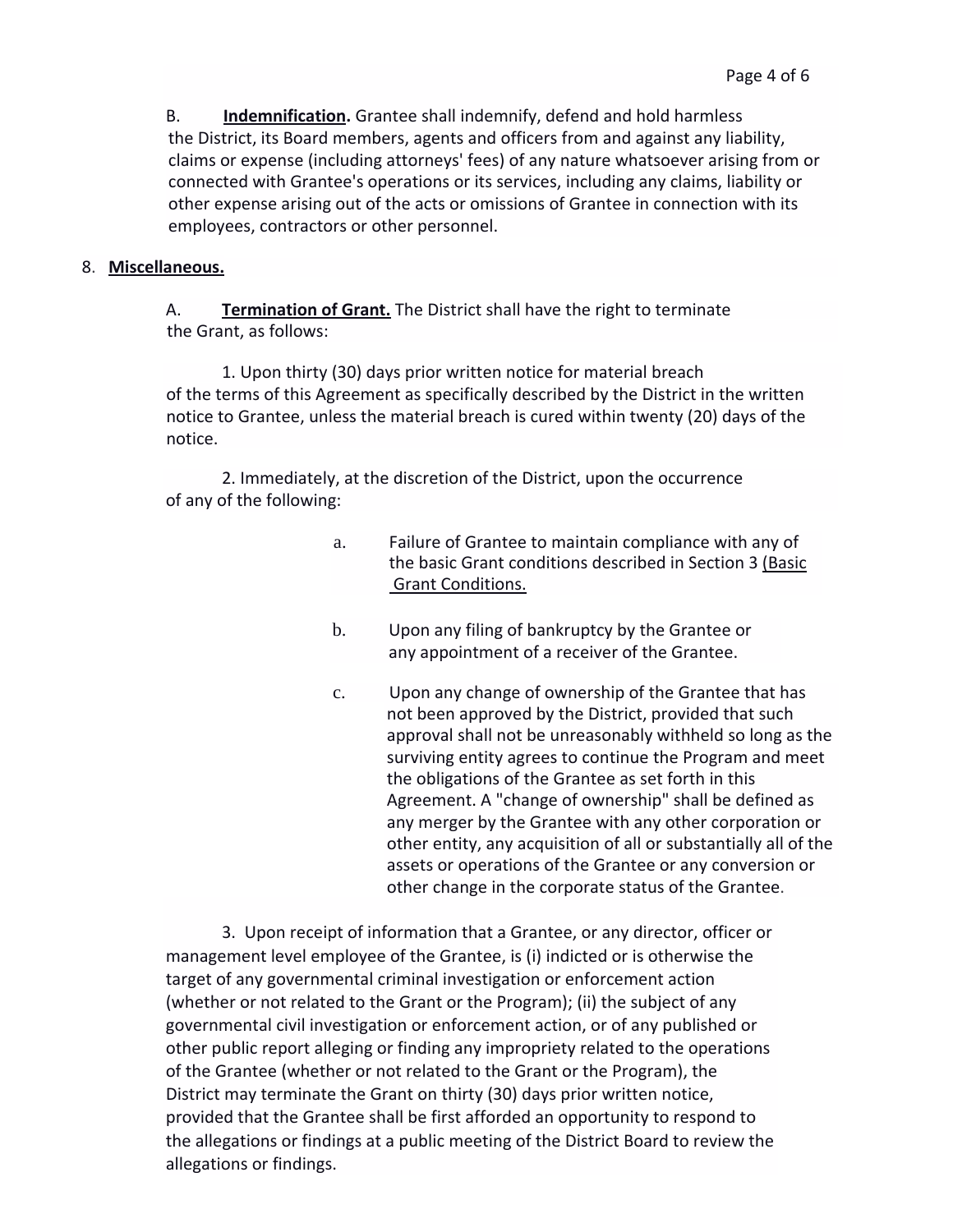B **Revision of Grant Funds.** Grant funds that are not expended during the Grant Period shall revert to the District, and shall be paid within thirty (30) days after the expiration or earlier termination of the Grant Period. In the event the District terminates the Grant under Section 8.A.l on the grounds that Grantee has expended Grant Funds in violation of Section 2 (Use of Grant Funds), Grantee shall immediately refund to the District an amount equal to that portion of the Grant Funds that were expended in violation of Section 2 (Use of Grant Funds).

C. **Grant Announcements and Publicity.** Any written announcement or other publicity related to the Grant prepared by Grantee shall be first submitted to the President of the District Board for review and approval, and if prepared by the District, shall be first submitted to the Executive Director of the Grantee for review and approval. Any announcements and publicity shall not state or imply in any way that the District has endorsed the Grantee, the Program or any other programs of the Grantee.

D. **Books and Records**. Grantee shall maintain books and records ofthe Grant Funds and its uses of the Grant Funds, and shall make such books and records available for inspection and reproduction during the normal business hours of Grantee. The District shall have the right to conduct an audit of Grantee's books (at District expense) for the sole purpose of and limited to the verification of the expenditure of Grant Funds and Grantee's performance under this Agreement, provided, however, that any audit by the District shall not be conducted prior to a review of the annual independent audit of Grantee submitted to the District under Section 3 (Basic Grant Condition).

E. **Audit Exceptions**: If the grantee is found by the Redbud Health Care District to have expended funds provided under this Agreement for any purpose or purposes other than those specifically provided herein, or if grantee otherwise fails to comply with the terms and conditions of this Agreement, grantee will reimburse Redbud Health Care District in an amount equal to such expenditures.

F. **Nondiscrimination in Employment:** In the performance of the work authorized under this Agreement, grantee shall not discriminate against any worker because of race, creed, color, sex, national origin, ancestry, physical or mental disability, medical condition, marital status, or age (over 40).

G. **Attorney's Fees and Costs**: If any action at law or in equity is necessary to enforce or interpret the terms of this Agreement, the prevailing party shall be entitled to reasonable attorney's fees, costs, and necessary disbursements in addition to any other relief to which such party may be entitled.

H. **Entire Agreement**\_ This Agreement shall contain the entire understanding of the parties with respect to the Grant, and supersedes all prior agreements as between the parties with respect to the subject matter hereof No alteration or modification of this Agreement shall be valid unless in writing and signed by the parties hereto. The failure of the District to exercise its rights in connection with any breach or violation of any covenant, condition or term of this Agreement shall not be deemed to be a waiver of such covenant, condition or term, any subsequent breach thereof or of any other covenant, condition or term of the Agreement.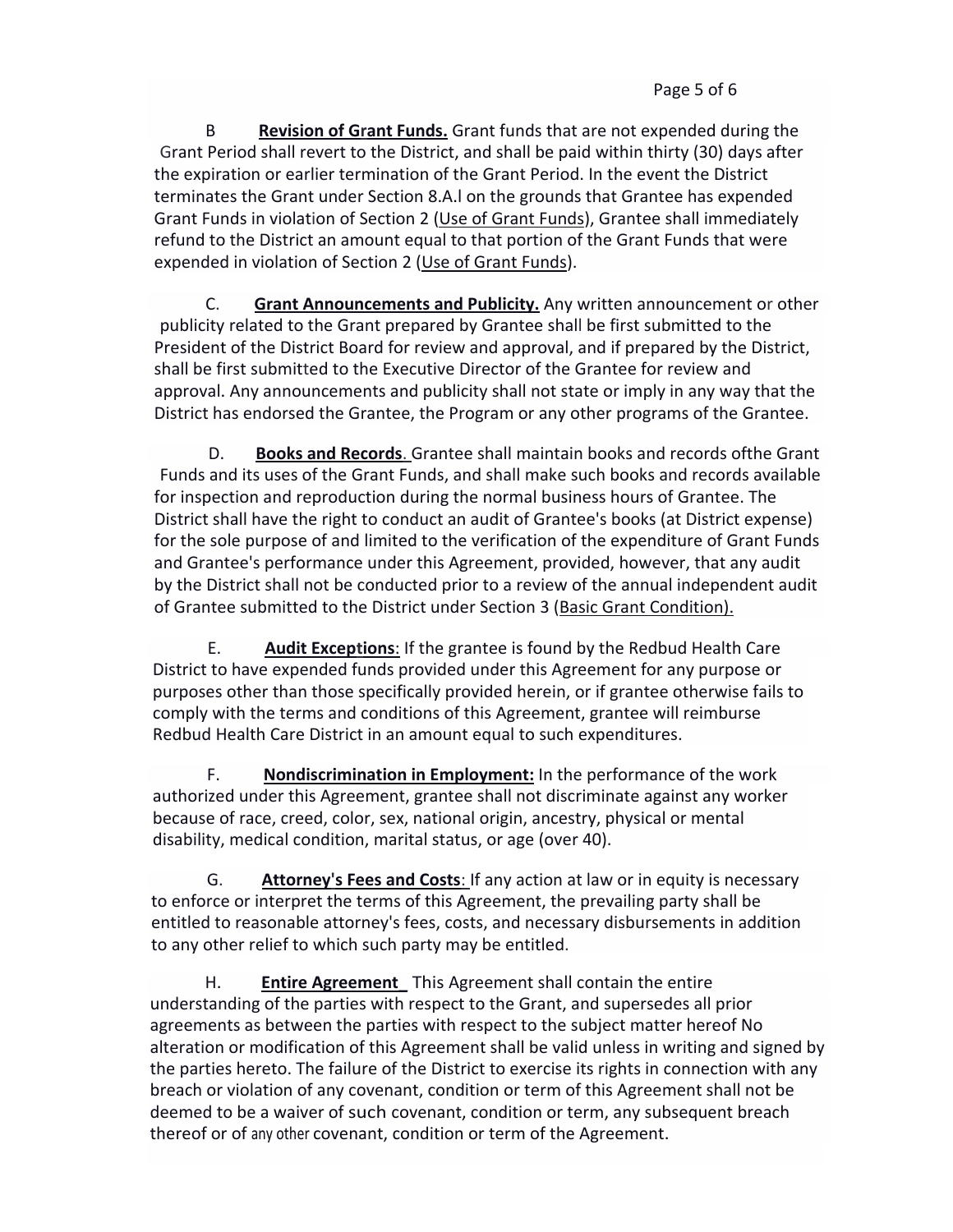I. **Severability.** If any provision of this Agreement shall be declared invalid or illegal for any reason whatsoever, the remaining terms and provisions of this Agreement shall remain in full force and effect in the same manner as if the invalid or illegal provision had not been contained herein.

J. **Assignment**. Grantee may not assign this Agreement without the express consent of the District.

K. **Survival.** This Agreement shall be binding upon and shall inure to the benefit of the parties and their respective successors and assigns. All covenants contained herein shall survive the expiration or termination of this Agreement.

L. **Notices.** Any notice given under this Agreement shall be by personal delivery or by certified mail, postage prepaid, addressed to the other party at the following addresses:

| If to District:       | <b>Redbud Health Care District</b><br>Attention: President, Board of Directors<br>15322 Lakeshore Drive<br>P.O. Box 4667<br>Clearlake, California 95422 |
|-----------------------|---------------------------------------------------------------------------------------------------------------------------------------------------------|
| If to Grantee         |                                                                                                                                                         |
|                       |                                                                                                                                                         |
|                       |                                                                                                                                                         |
|                       |                                                                                                                                                         |
|                       |                                                                                                                                                         |
| whichever is earlier. | Notice shall be deemed delivered as of date of mailing or personal delivery,                                                                            |
| first written above.  | IN WITNESS WHEREOF, the parties have executed this Agreement on the date                                                                                |

| <b>REDBUD HEALTH CARE DISTRICT</b>                          |                                                             |
|-------------------------------------------------------------|-------------------------------------------------------------|
|                                                             |                                                             |
|                                                             | President, Board of Directors Secretary, Board of Directors |
| Date ___________                                            | Date ______________                                         |
| (GRANTEE)                                                   |                                                             |
| By<br><u> 1980 - Johann Stein, mars et al. (</u><br>(Title) | Date ____________                                           |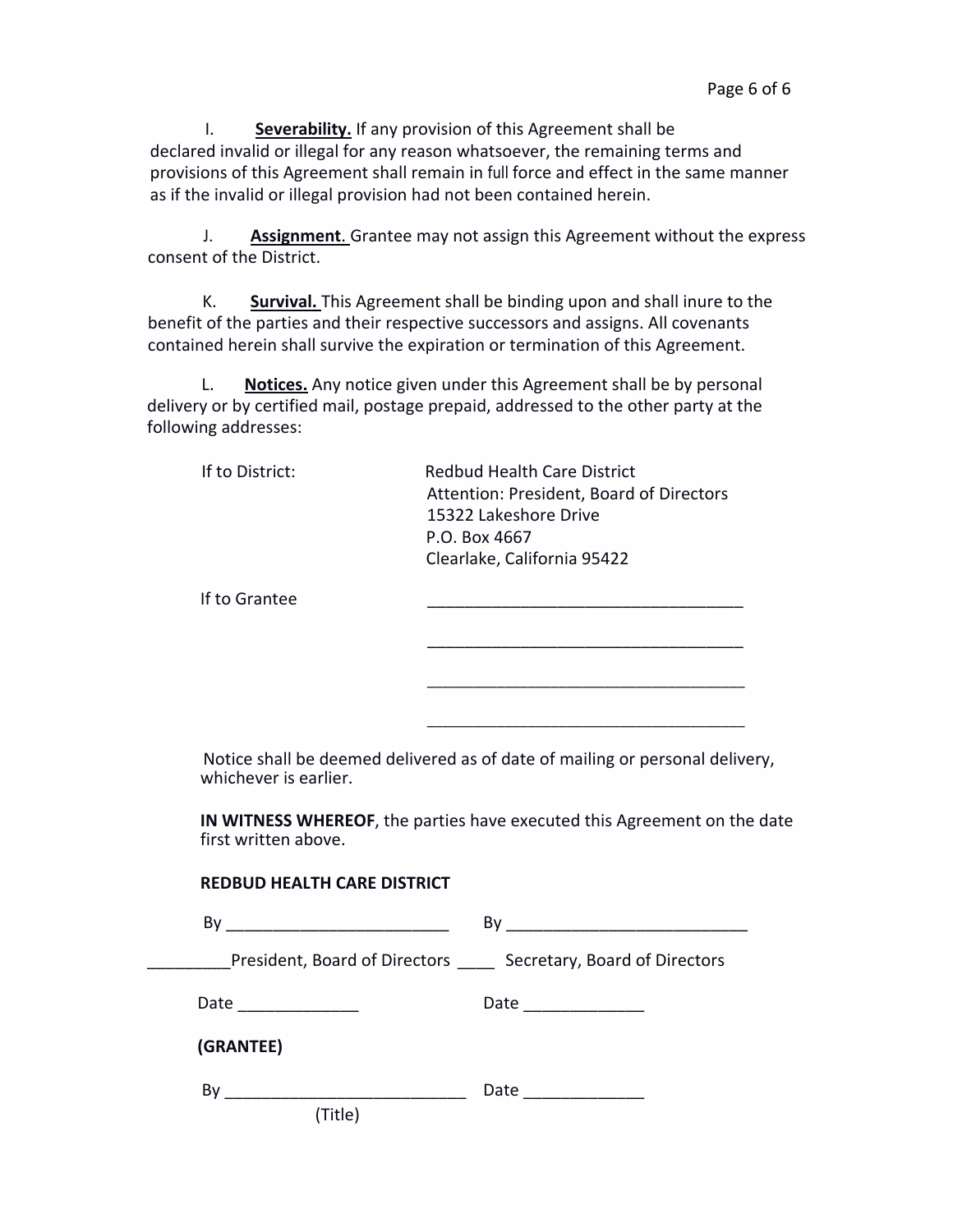# **Figure 5**

# **REPORT TO REDBUD HEALTH CARE DISTRICT FOR RFA - XX - XXXX**

(The following is a list of typical information to be provided in reports to the Board of Directors. Actual information requested will be determined at the time the Grant Agreement is prepared).

**SUBJECT:** 

**DATE SUBMITTED:** 

**PREPARED BY (Name and Title):** 

**TELEPHONE NUMBER:** 

**TOTAL AMOUNT OF FUNDS RECEIVED (\$):** 

**TOTAL AMOUNT OF FUNDS EXPENDED (\$):** 

**USE OF EXPENDED FUNDS:** 

**STATUS OF PROGRAM, INCLUDING SERVICES PROVIDED:** 

**FINANCIAL PERFORMANCE OF PROGRAM:** 

**PROGRESS IN MEETING PROGRAM GOALS AND OBJECTIVES:** 

**POTENTIAL AVAILABILITY OF OTHER FUNDS OR OTHER ASSISTANCE FOR THE LONG-TERM CONTINUATION OF THE PROGRAM:** 

**INTENDED USE OF UNEXPENDED FUNDS:**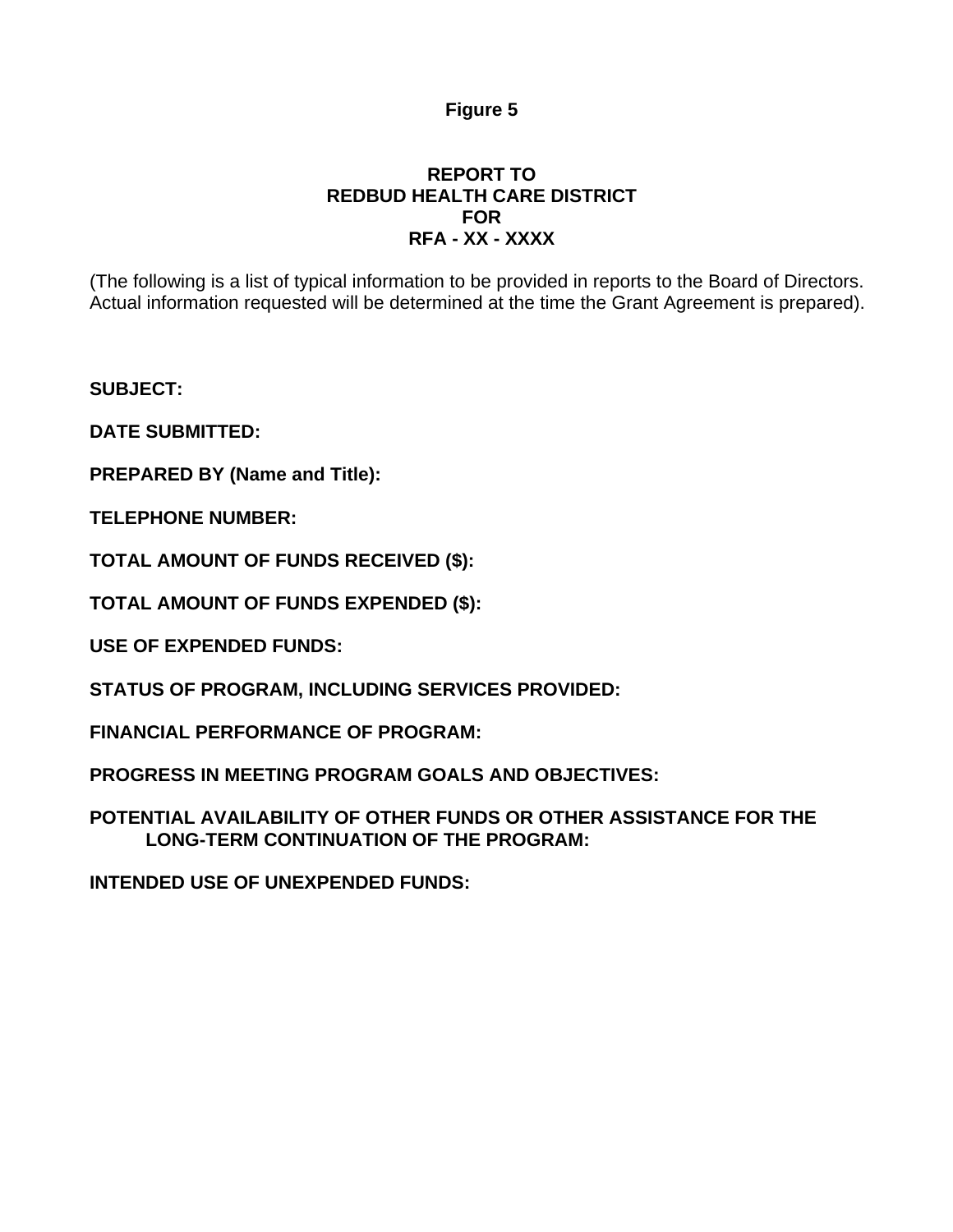# **APPENDIX A**

### **Policy and Procedure Guidelines for Grants**

## **I. Policy:**

The purpose of Redbud Health Care District includes the promotion of actions to provide health care services in the community. The Redbud Health Care District shall from time to time make grants to health care programs that promote the purpose of the District to enhance the provision of adequate health services to residents of the District.

Any grants made by the District are discretionary. All grant approvals shall be one-time only, and shall not create priority consideration for grantees as to any future grant funds. Decisions shall be subject to availability of District funds.

### **II. Procedure:**

### **A. Scope of Grants**

Grant proposals will be considered by the District based on the following:

- 1. The grantee shall be a nonprofit health care organization or public agency providing health care services.
- 2. The grantee shall be within and serving residents of the District or providing a program that will serve the residents of the District.
- 3. Grant funds will be used to assist grantees for the following purposes: (i) to enhance or supplement existing programs of the grantee; or (ii) to add "start-up funds" for new programs that are capable of continuing operation with stable funding from other sources.
- 4. Grants will be considered for any program which directly or indirectly enhances the health care of residents of the District.
- 5. The amount of the grant will be based on the funds available to the District for such purposes at the time of the grant approval.
- 6. Each grant proposal approved will have a designated grant period within which the grantee may use the grant funds for an approved grant proposal and submit to the District the reports specified in Paragraph II.E.
- 7. Failure by a grantee to spend grant funds within the approved grant period shall result in the reversion to the District of all unspent grant funds. In addition, the District shall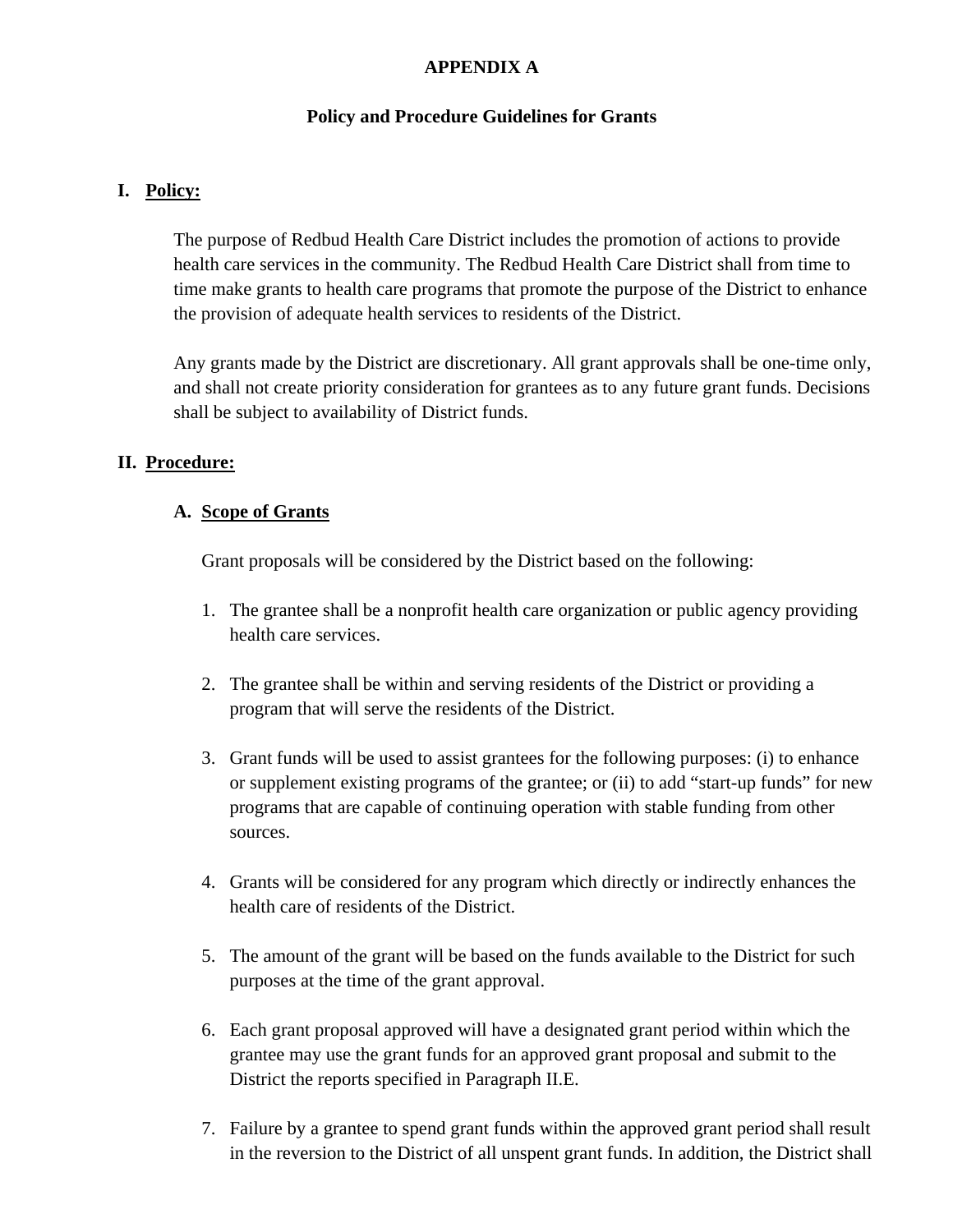have the right to recoup any grant funds that are expended by a grantee in violation of the conditions of the Grant Agreement between the District and the grantee (the "Grant Agreement").

8. The District shall not utilize grant funds to conduct or support any service of a hospital or health care provider that competes with services of St. Helena Hospital Clear Lake (SHCL) or its affiliates within the District by providing services, including the provision of hospital services, home health services or any other services, that are substantially similar to services provided by SHCL or their affiliates within the District.

### **B. Criteria For Grants**

The criteria for making decisions on grants shall be the following:

- 1. Whether the grant will be used to, directly or indirectly, provide health care services to the residents of the District.
- 2. Whether the grantee and/or the grant program is integrated with the public and private provider network within the community.
- 3. Whether the grant will be used to supplement or provide operating support for the provision of health care services, as opposed to use for capital costs.
- 4. Whether the grantee has other sources of funding (grant and operational) available for the grant program.
- 5. Whether the grantee has or can develop stable sources of future funding in order to sustain the grant program in future years without further grants from the District.
- 6. Whether the grant will be used to conduct or support a service of a Hospital or health care provider that competes with services of SHCL or its affiliates within the District.

# **C. Requirements for Grantees**

All grantees shall submit a written Request for Assistance ("RFA") to the District. The RFA shall be reviewed by the District to determine whether it provides the information listed in Paragraph II.C., and the grantee shall be notified if additional information is required. The RFA shall include:

- 1. Background and basic information as to the grantee, including:
	- a. A brief description of the grantee's organization including a list of the grantee's directors and officers and an organization chart of the grantee showing all affiliates and the internal management structure of the grantee.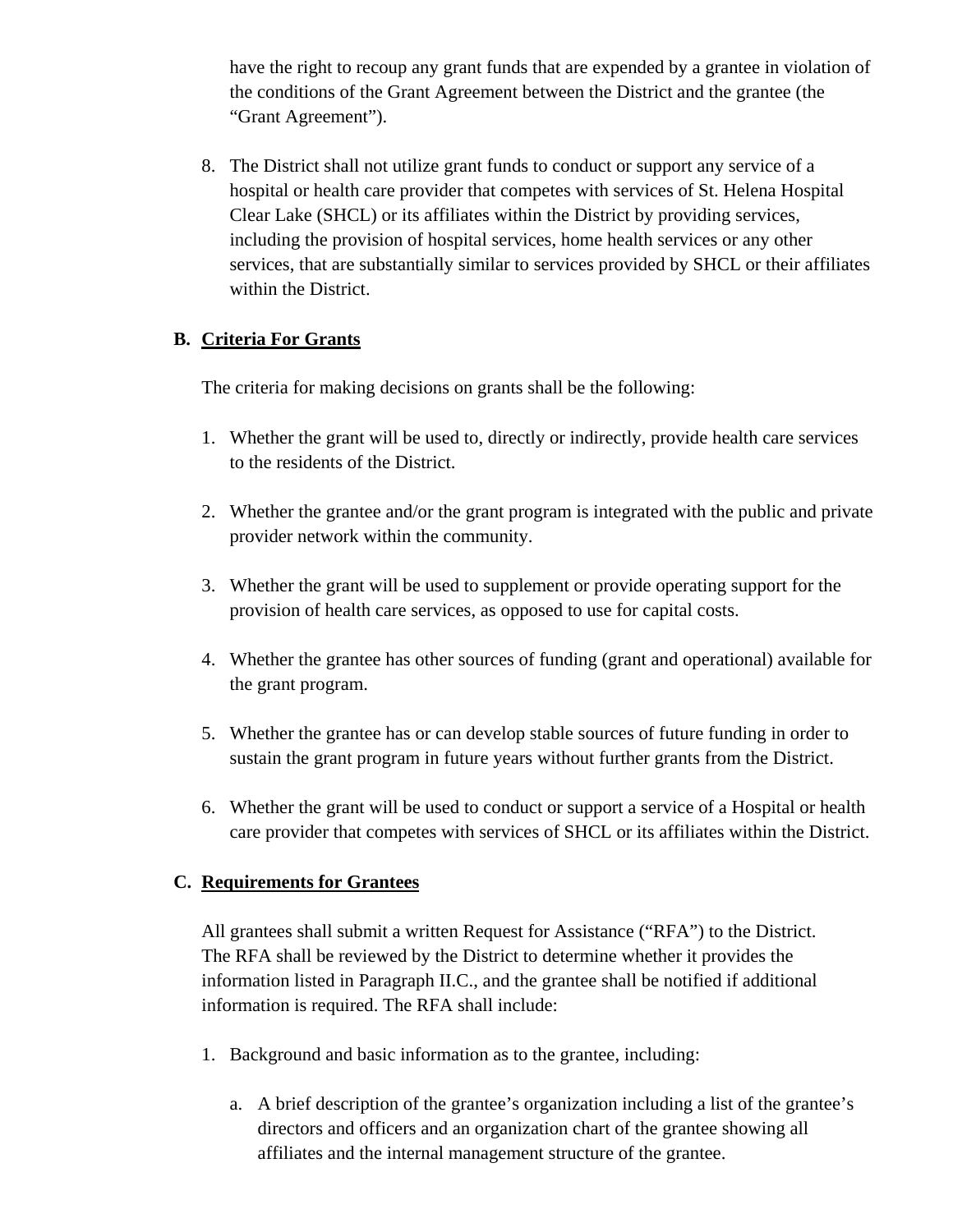- b. A list of all affiliates of the grantee. For purposes of this Policy and Procedure, "affiliate" includes (i) a corporation that directly (or indirectly through one or more intermediaries) controls, is controlled by or is under common control with the grantee (such as a subsidiary, parent or sister corporation) and (ii) any partnership in which the grantee, or any affiliate of the grantee, is a partner.
- c. A list of all affiliations with for-profit entities, if any. "Affiliation" means an association or working relationship between the grantee and for-profit entity for the provision of services by, for or on behalf of the grantee. An affiliation shall not include donations and other voluntary contributions (monetary or in-kind) to the grantee, or the provision of routine support services, such as utilities, purchase of routine supplies, banking or financial services by commercial banks or lenders, accounting or legal services, or commercial leases of space or equipment.
- 2. A brief description of the programs of the grantee.
- 3. A description of the program proposed by the grantee for District Assistance, including the proposed grant period.
- 4. The goals and objectives of the grant program during the grant period.
- 5. The budget of operational and capital costs for the program for the year preceding (if applicable) and during the grant period.
- 6. The amount of grant funds requested.
- 7. The specific uses of grant funds (capital and operational).
- 8. The timetable for the payment and use of grant funds and any anticipated changes or events in the grant program during the grant period.
- 9. A copy of the grantee's most recent independent audit (including management letters) and IRS Form 990 (or equivalent documents).

# **D. Grant Conditions**

- 1. Basic Grant Conditions. All grantees shall agree to the following basic conditions for receiving a District grant:
	- a. Maintain nonprofit or public agency status (as applicable) during the grant period.
	- b. Maintain tax-exempt status, (if applicable).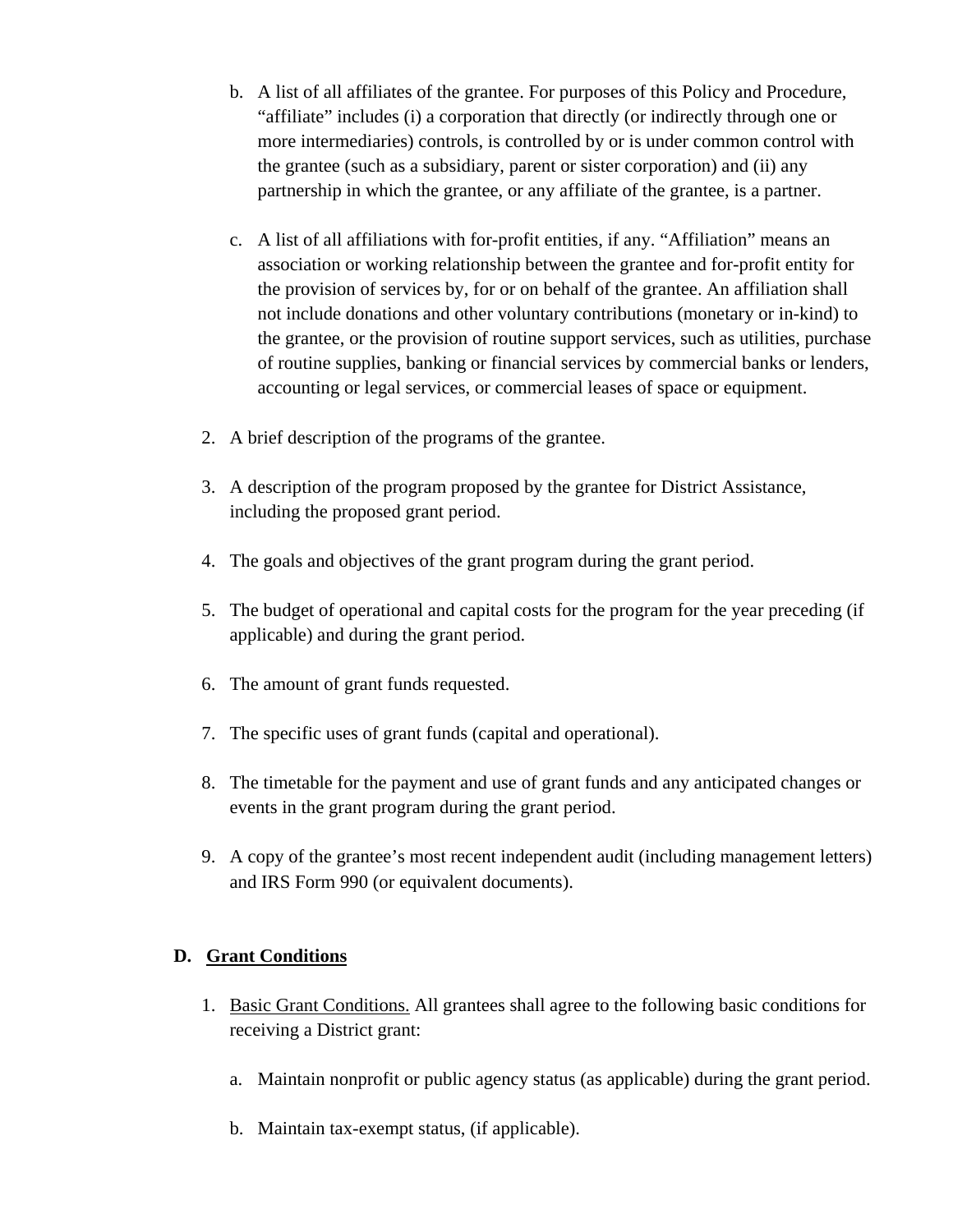- c. Maintain all required governmental licenses, permits and approvals for the grant program.
- d. Maintain the grant program in the manner described by the grantee and approved by the District Board.
- e. Submit basic corporate and operating documents (such as articles of incorporation and bylaws, IRS form 990, independent audit, licenses, etc.) upon request of the District for the purpose of verifying the continuing eligibility and qualifications of the grantee for the grant.
- f. Maintain and adhere to policies prohibiting the grantee, in the provision of its services to the public and in its employment practices, from discriminating on such grounds as are set forth, and are applicable to the grantee, in the Unruh Civil Rights Act, the California Fair Employment and Housing Act and in other governmental laws and regulations applicable to the grantee.
- g. Submit reports to the District as specified in Paragraph II.E.
- 2. Special Grant Conditions. Based on the type of grantee, the nature of the grant program or other factors pertinent to a grant proposal, the District may impose special conditions for a grant.
- 3. Termination. Grants shall be subject to early termination by the District, as follows:
	- a. At any time, in the event the grantee, or any director, officer or management-level employee of the grantee, is indicted or is otherwise the subject of any governmental criminal investigation or enforcement action related to the operations of the grantee (whether or not related to the grant or the grant program).
	- b. Upon receipt of information that a grantee, or any director, officer or management-level employee of the grantee, is the subject of any governmental civil investigation or enforcement action, or of any published or other public report alleging or finding any impropriety related to the operations of the grantee (whether or not related to the grant or the grant program), the District may terminate the grant on thirty (30) days' notice , subject to first requesting the grantee to respond to the allegations or findings, such as requesting written information from the grantee or holding a public meeting to review the allegations or findings.
	- c. Upon any filing of bankruptcy by the grantee or any appointment of a receiver of the grantee.
	- d. Upon any change in ownership of the grantee.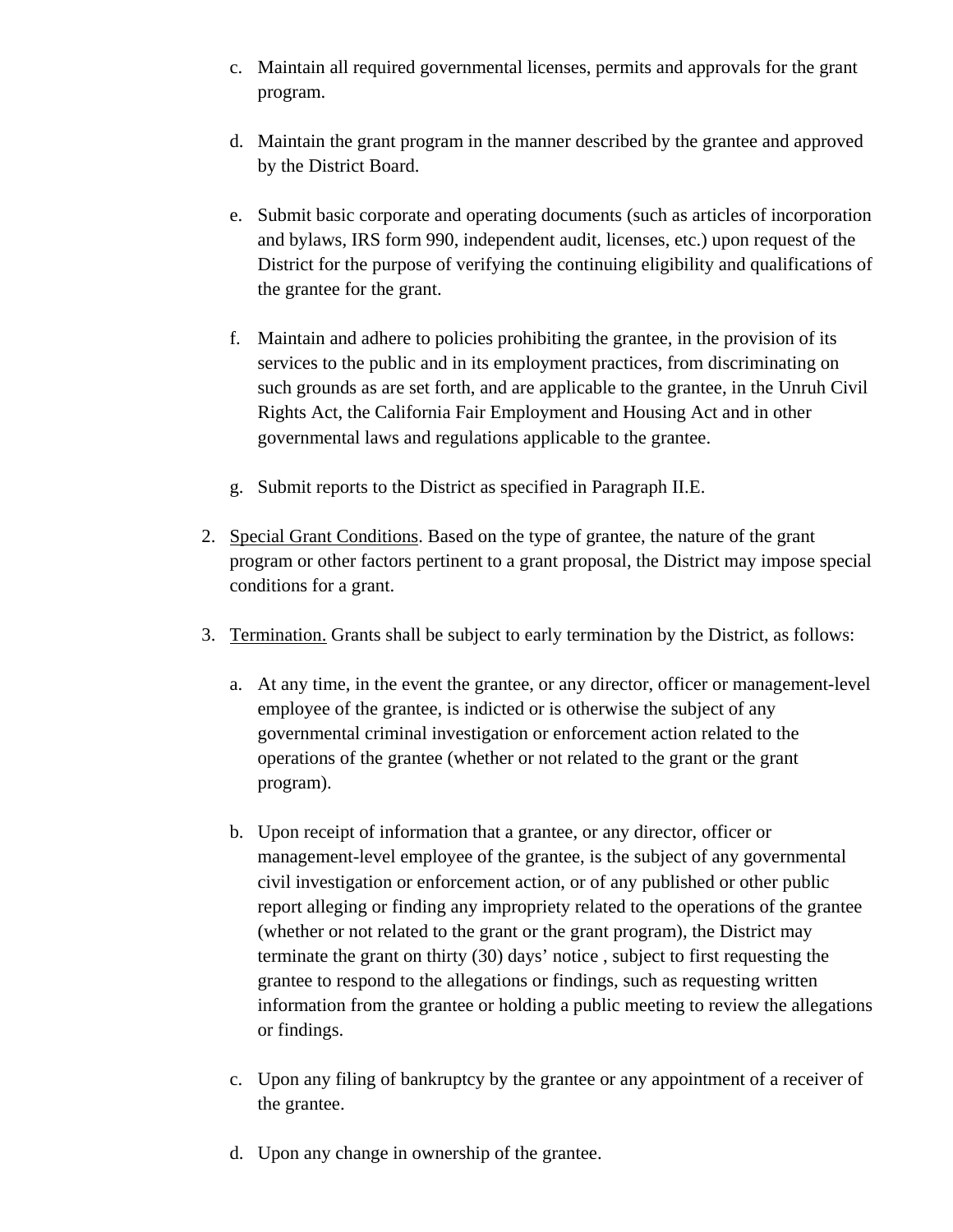### **E. Reporting Obligations.**

The grantee shall submit reports to the District containing information pertaining to the grant and the grant program. As a minimum, an annual report and a final report (if different than an annual report) will be required. In addition, depending upon the grant funding level and/or complexity of the grant, the Board may require interim reports. The information contained in the reports shall include, without limitation:

- 1. The use of the grant funds.
- 2. The status of the grant program, including services provided.
- 3. The financial performance of the grant program.
- 4. The progress of the grantee in meeting grant programs goals and objectives.
- 5. A certification signed by the chief executive officer or other executive officer of the grantee certifying compliance during the reporting period by the grantee with the terms of the Grant Agreement between the grantee and the District.

# **F. Grant Approvals**

- 1. The review of RFAs will be the responsibility of the District Board.
	- a. RFAs may be considered at any meeting of the Board. The Board's posted agenda will list each specific grant proposal to be considered by the Board.
	- b. The Board's agenda package shall include the RFA (see Paragraph II.C).
	- c. An applicant for a grant may be required to attend the Board meeting to answer questions regarding the grant proposal.
	- d. No grant proposal shall be approved by the District if any District Board Member (or any immediate family member of a District Board Member):
		- (i) has an ownership interest (including debt) in the grantee;
		- (ii) is an officer or director of the grantee;
		- (iii) is a paid consultant to the grantee; or
		- (iv) has any other financial or business relationship with the grantee that would prohibit the District from making a grant under applicable